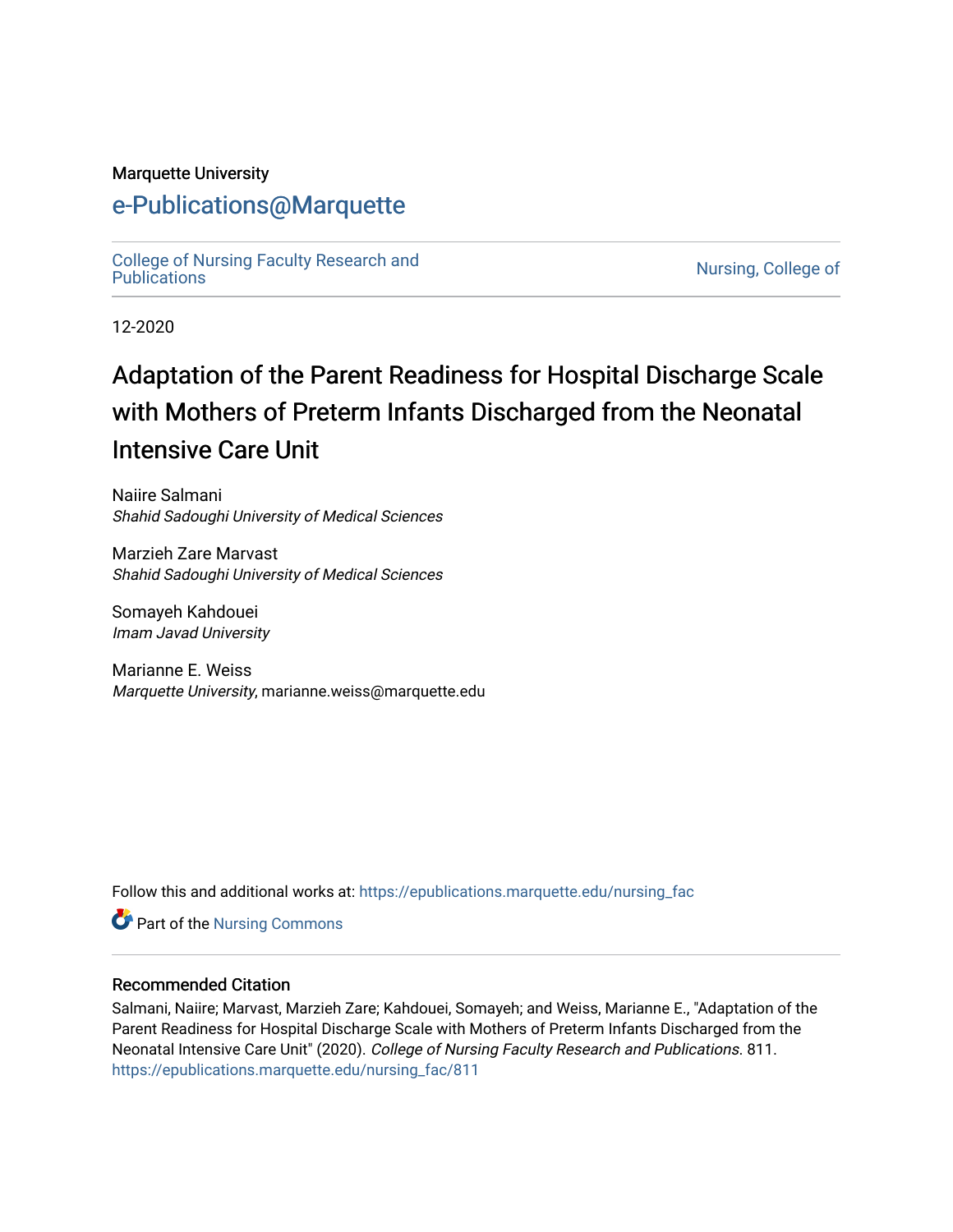**Marquette University**

## **e-Publications@Marquette**

## *Nursing Faculty Research and Publications/College of Nursing*

*This paper is NOT THE PUBLISHED VERSION;* **but the author's final, peer-reviewed manuscript.** The published version may be accessed by following the link in the citation below.

*Journal of Clinical Nursing*, Vol. 29, No. 23-24 (September 4, 2020): 4544-4553. [DOI.](https://doi.org/10.1111/jocn.15479) This article is © Wiley and permission has been granted for this version to appear in [e-Publications@Marquette.](http://epublications.marquette.edu/) Wiley does not grant permission for this article to be further copied/distributed or hosted elsewhere without the express permission from Wiley.

# Adaptation of The Parent Readiness for Hospital Discharge Scale with Mothers of Preterm Infants Discharged from The Neonatal Intensive Care Unit

Naiire Salmani School of Nursing and Midwifery, Shahid Sadoughi University of Medical Sciences, Yazd, Iran Marzieh Zare Marvast School of Nursing and Midwifery, Shahid Sadoughi University of Medical Sciences, Yazd, Iran Somayeh Kahdouei Faculty of Psychology, Imam Javad University, Yazd, Iran Marianne E. Weiss College of Nursing, Marquette University, Milwaukee, WI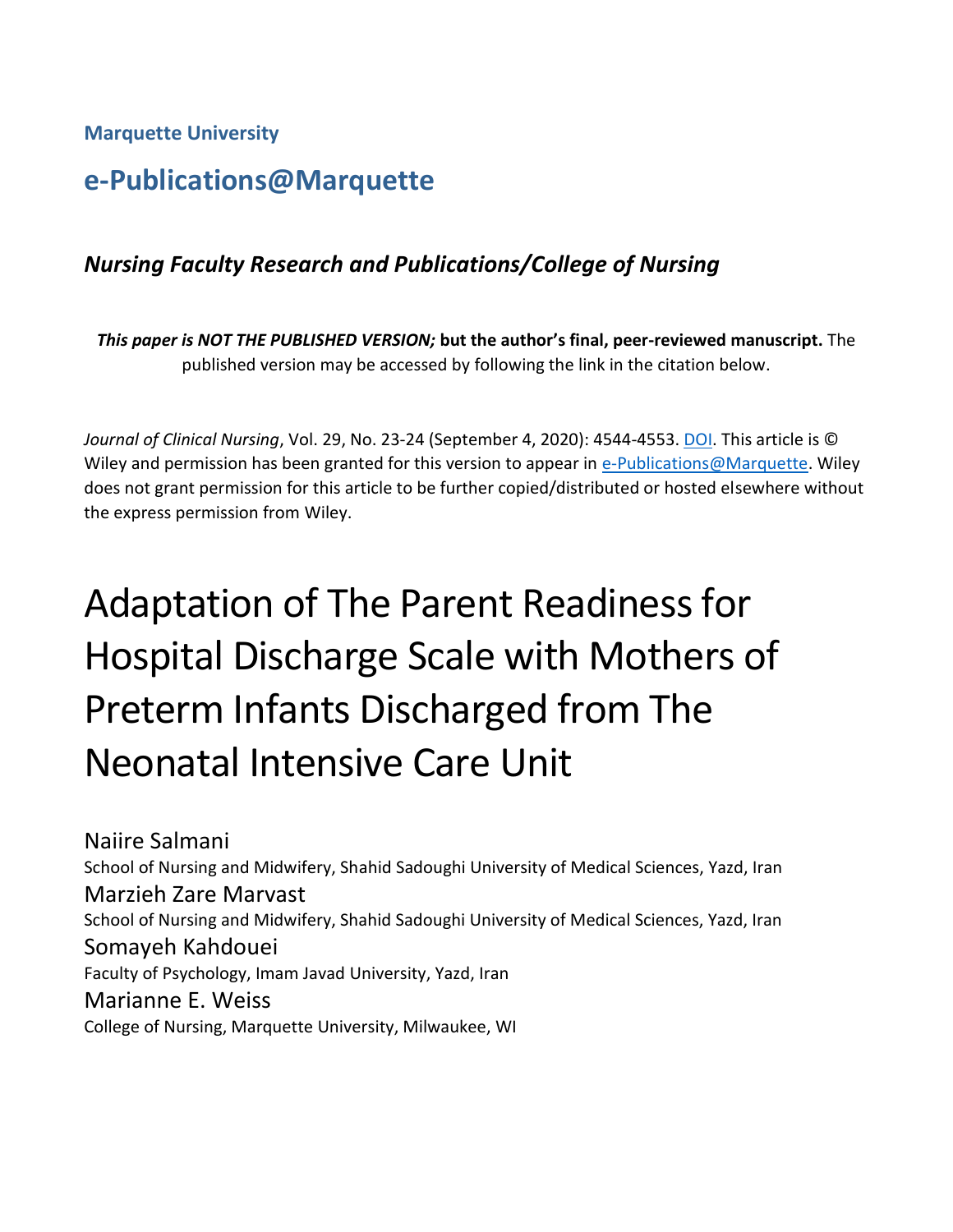## Abstract

#### Aims and objectives

To evaluate the psychometric properties of a new Persian translation of the Readiness for Hospital Discharge Scale.

#### Background

Globally, one in 10 newborns are born preterm and many require care in a neonatal intensive care unit (NICU). A primary role of NICU nurses is to assure parents are well prepared to take their newborns home from the hospital. Assessment of parent perception of discharge readiness provides important input into discharge decisions. The availability of reliable and valid instruments tested within the geographical and cultural context is needed for a comprehensive assessment of predischarge readiness, so that parent needs can be identified and the necessary interventions designed and implemented.

#### Design

This psychometrics study included a convenience sample of 200 mothers with preterm infants being discharged from the NICU of Shahid Sadoughi Hospital in Yazd, Iran. The original 29‐item version of the Readiness for Hospital Discharge Scale—Parent questionnaire was translated into Persian using the standard forward–backward method. Face, content and construct validity (principal components analysis), and reliability (internal consistency—Cronbach's alpha) were assessed. Methods followed STROBE criteria as applicable (see Appendix S1).

#### Results

The content validity index and content validity ratio were both 0.93. Construct validity testing identified 6 factors (mother and infant physical–psychological readiness, expected support, knowledge of future events and care, knowledge of infant personal care, pain and therapeutic interventions). Using Cronbach's alpha coefficient, the reliability of the whole instrument was estimated to be 0.87.

#### Conclusion

The Persian Readiness for Hospital Discharge—Parental Form for use with mothers of preterm infants being discharged from an Iranian NICU has acceptable validity and reliability.

#### Relevance to Practice

This tool can be used before discharge to determine the needs of mothers and design the necessary measures to improve quality of discharge care.

What does this paper contribute to the wider global clinical community?

- Findings suggest that the Persian version of the Parent Readiness for Hospital Discharge Scale has a high level of reliability as well as acceptable content and construct validity, and is helpful and easy to use for comprehensive assessment of predischarge readiness.
- The Readiness for Hospital Discharge Scale can be used easily by care team members before discharge of preterm infants from neonatal intensive care units to plan interventions in accordance with the needs of mothers in the Iranian cultural context.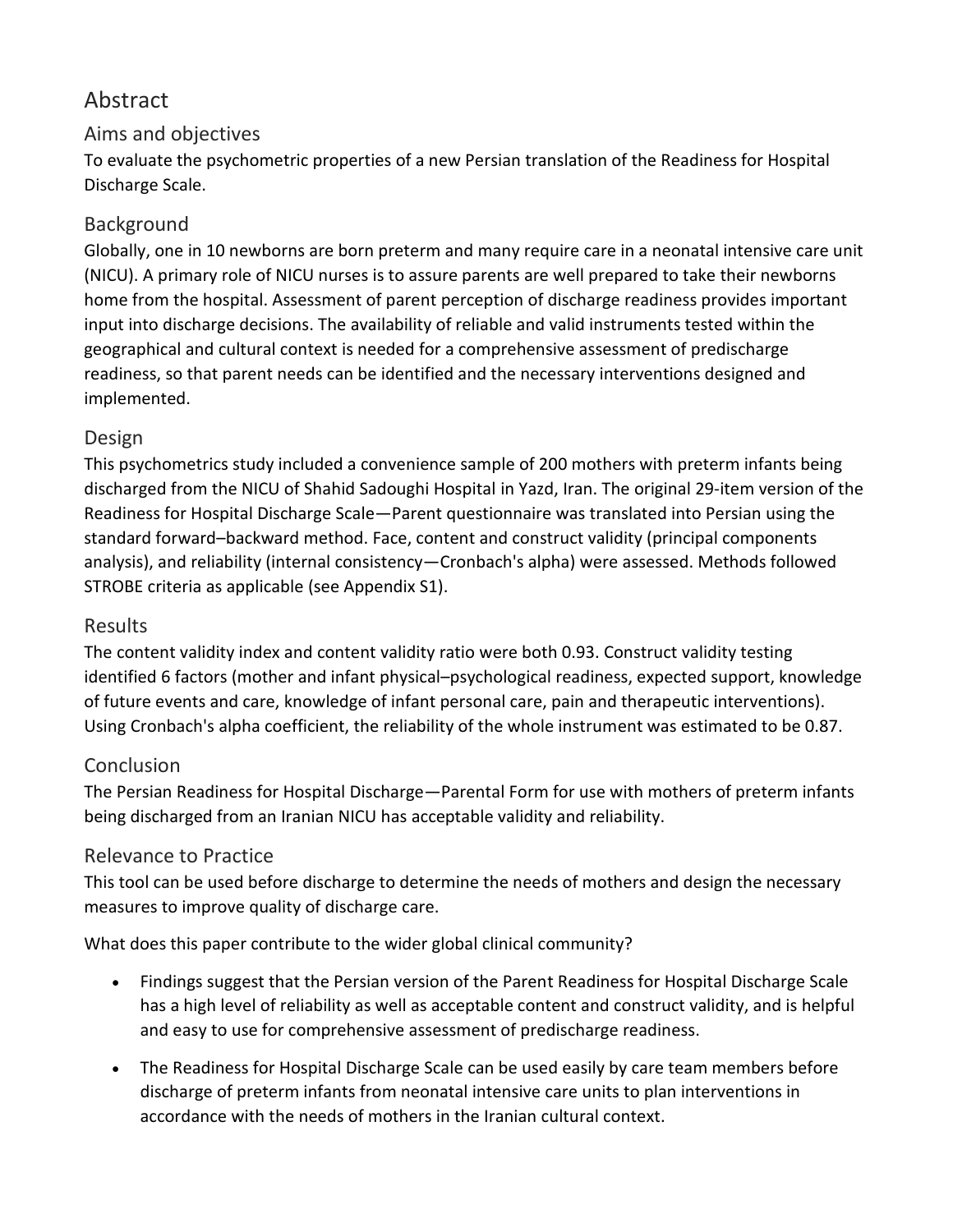• By using this tool, nurses can identify shortcomings in preparation for discharge before mothers and their preterm infants leave the hospital.

## 1 INTRODUCTION

According to the World Health Organization (WHO), every year one in 10 infants is born preterm (gestational age below 37 weeks) (WHO, **2016**). In the USA, approximately 11.7% of all live births are preterm infants (Hamilton, Hoyert, Martin, Strobino, & Guyer, **2013**). The rate of preterm birth has increased over the past two decades (Sharifi et al., **2018**), creating one of the most important global health challenges. The rise in preterm births places a strain on health systems by increasing admissions to the neonatal intensive care unit (NICU) (Burnham, feeley, & Sherrard, **2013**).

Preterm infants are more susceptible to various health issues than term infants (Kelly, **2006**). They are hospitalised in the NICU for days, weeks or months to survive (Ong, Preece, Emmett, Ahmed, & Dunger, **2002**). Scientific advances and technological improvements in neonatal intensive care have increasingly improved the survival of preterm infants (te Pas, **2017**). Having a high‐risk infant in the NICU environment can cause parental anxiety and depression and experiencing such feelings impedes learning about the parental role in taking care of the infant (Singer et al., **2010**). Preparing parents to take their baby home from the hospital is a core function of NICU nursing care. Knowing parents' perceptions of their readiness for discharge can provide the nurse with valuable information on which to base anticipatory interventions to better prepare parents for the transition to home and management of the infant's care needs at home (Weiss et al., **2008**). Valid and reliable tools are needed in clinical practice settings for consistent and thorough assessment of parental readiness for discharge of their infant from the NICU. Prior to use across diverse patient groups, tools with established psychometric properties need adaptation and testing in new cultural contexts before implementation and integration within clinical practice protocols.

#### 2 BACKGROUND

The NICU ward is an environment full of state-of-the-art technology that limits parental interactions with infants and often prevents parents from being the primary caregiver to their infants. Ultimately, as a result of experiencing such conditions, discharge from the NICU can be a stressful experience for parents who may feel unprepared for the transition to managing their newborns' care at home (Burnham et al., **2013**). Initiatives to discharge infants from the NICU as soon as possible to reduce hospital costs (Richardson et al., **2001**), make effective use of hospital beds, prevent nosocomial infections and shorten the separation of parent and infant (Lian, Ying, Peng, & Yann, **2008**) can have unintended consequences. Infant health problems may not be sufficiently resolved, and parents may not have enough time to acquire the knowledge and skills needed to care for the newborn at home. Hospitalised infants pose unique challenges to parental readiness for discharge because these infants have complex medical conditions and special needs (Lamarche‐Vadel et al., **2004**). Since parents are primary caregivers of preterm neonates after discharge, it is important that parents' readiness be assessed before transferring the infant from hospital to home to ensure infant safety and improve postdischarge care outcomes (Chen & Bai, **2017**). Parent lack of readiness for the infant's discharge can create anxiety, doubts about the competence of managing infant care (Suderman, Deatrich, Johnson, &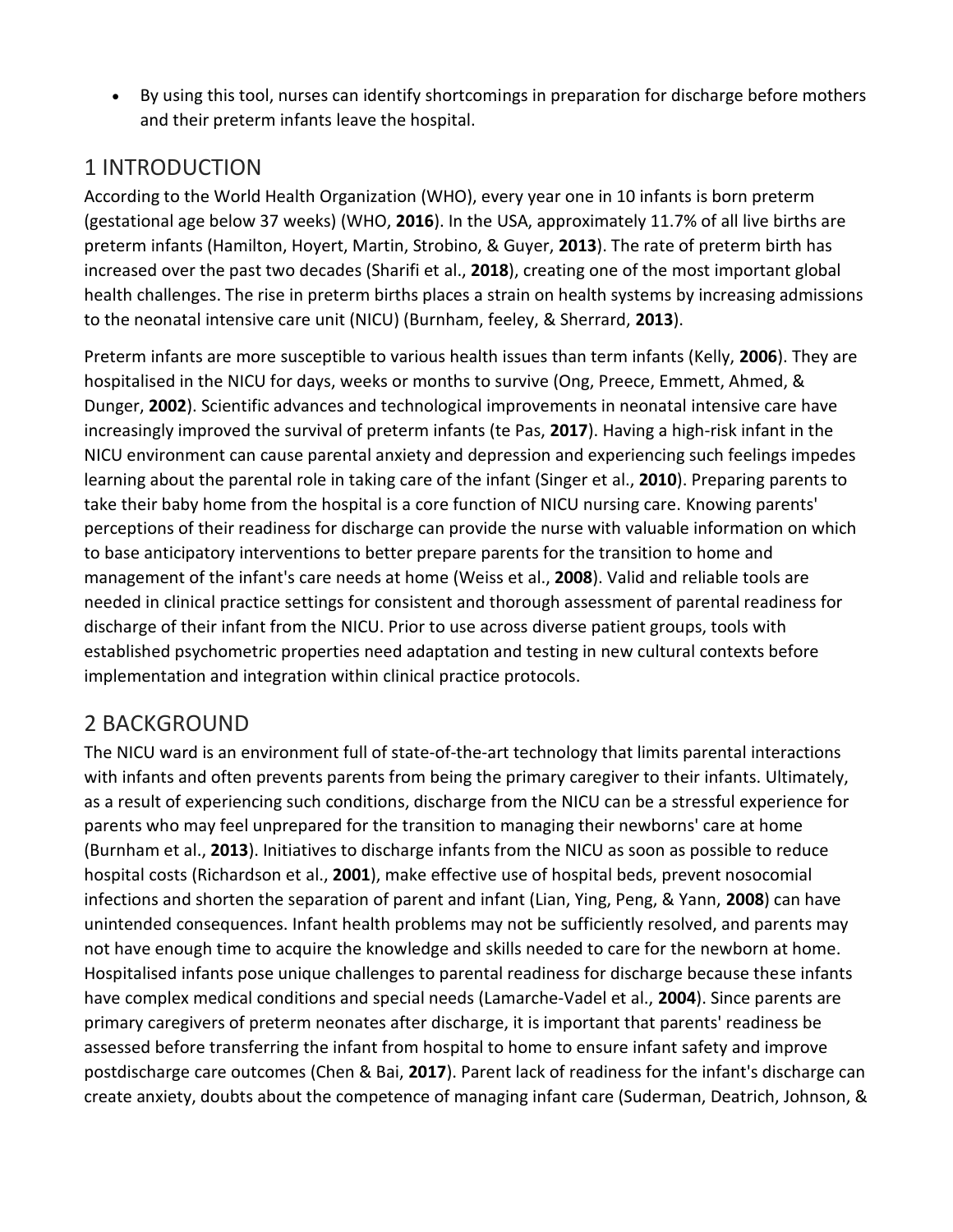Sawatzky‐Dickson, **2000**), loss of self‐confidence, low confidence in infant care, and difficulty in adapting to new circumstances and solving family‐related challenges (Weiss & Lokken, **2009**).

As discharge nears, many parents express their fear and lack of self‐confidence about the infant's condition by saying "My baby is too fragile" as they anticipate going home with medical equipment and medicines, and with needs for recurring specialist visits (Discenza, **2009**). Experiencing unpreparedness can have long-term consequences for the parent and child, including disruption in the infant's development, disruptive mother–infant relationships, negative interactions with parents, prolonged maternal stress and long‐term effects on infant behaviour (Hynan, Mounts, & Vanderbilt, **2013**).

Both parent and infant factors need to be addressed in order to discharge the infant from the NICU. In addition to the physiological indicators associated with the infant, parents must have the ability, confidence and willingness for discharge as signs of readiness for discharge (Bissell & Long, **2003**) The American Academy of Pediatrics' (AAP) recommendations for decision‐making about discharge of high‐ risk infants includes determination of infant physiological and developmental readiness, family and home environmental readiness (including parental knowledge and caregiving abilities, resource availability and home physical facilities), and community and healthcare system readiness (including primary care, specialty care and home nursing follow-up visits as needed) (AAP Committee on Fetus & Newborn, **2008**).

Formalising a discharge readiness assessment can help identify at‐risk families who are likely to experience adverse outcomes, such as readmission or repeated use of emergency services, due to lack of readiness to discharge (Raines, **2013b**). Parent assessment before infant discharge would provide comprehensive insight into promoting a successful transition from hospital to home care and improving postdischarge outcomes (Chen & Bai, **2017**; Weiss et al., **2017**). Preparation for discharge is a multifaceted effort in which nurses have the primary responsibility for preparing parents for discharge through educational interventions to prepare family members with the knowledge and skills needed to successfully transition the infant's care from hospital to home (Griffin & Pickler, **2011**).

Assessing the parent's readiness for their infant's discharge requires a reliable tool that provides a comprehensive assessment of parental readiness prior to infant discharge, so that the parent's needs can be identified prior to discharge and necessary anticipatory interventions can be designed and implemented accordingly (Weiss et al., **2008**). The Readiness for Hospital Discharge Scale (RHDS) is administered on the day of hospital discharge normally within 4 hr prior to discharge (Weiss & Piacentine, **2006**; Weiss et al., **2017**). Other available tools for assessing discharge readiness are administered retrospectively from 1–12 weeks after hospital discharge (Coleman, Mahoney, & Parry, **2005**; Desai et al.., **2018**; Graumlich, Novotny, & Aldag, **2008**), providing outcome measures of the discharge transition from hospital to home but precluding their use as clinical tools for assessment during discharge preparation. The RHDS has been tested in multiple studies in the USA and internationally with adult patients, parents of hospitalised children and postpartum mothers. The parent form of the RHDS, completed with parents of hospitalised children including NICU parents, has demonstrated acceptable reliability and construct validity in studies of American parents (Weiss et al., **2008**). This instrument has also undergone psychometric testing in China to assess parents' readiness for preterm infants' discharge from the NICU. The emerging factor structure was similar for 3 of the subscales (knowledge, expected support, physical and emotional status); however, the coping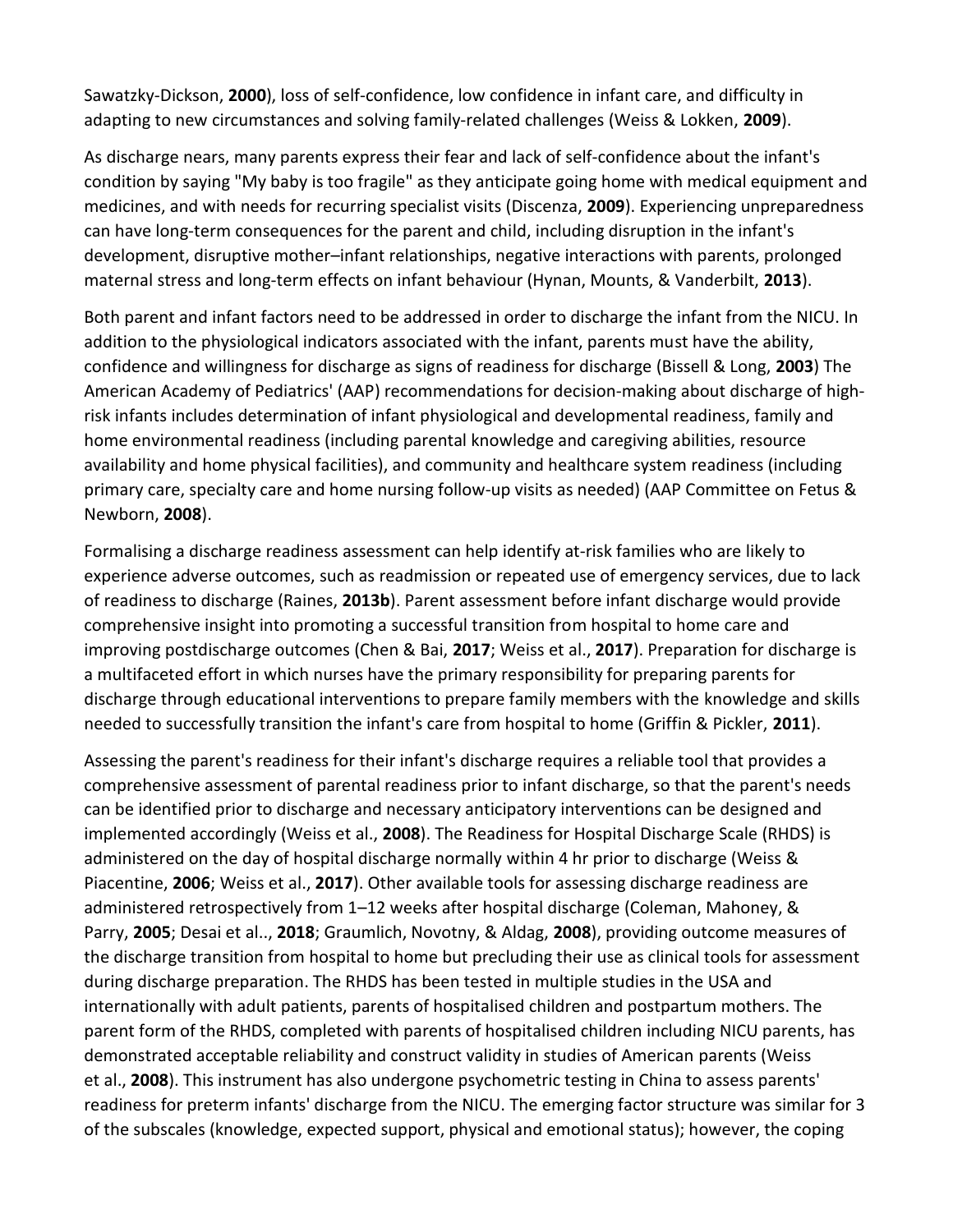subscale from the original US scale was eliminated as it did not perform adequately in the confirmatory factor analysis; the authors describe limited parental visitation prior to discharge that can result in parents not adequately understanding the challenges facing them at home following discharge (Chen & Bai, **2017**).

Focusing on the fact that no valid instrument is available in Iran to assess discharge readiness of mothers with neonates admitted to the NICU, and considering the importance of parental readiness for discharge of preterm infants from NICU, the present study aimed to determine the psychometric properties of "RHDS—parent form" in mothers with preterm infants being discharged from the NICU of Shahid Sadoughi Hospital in Yazd, Iran.

## 3 METHODS

#### 3.1 Design and sample

This study is a psychometric evaluation conducted in 2019. STROBE criteria were reviewed and used as applicable. The study used a convenience sample of mothers with preterm infants who were discharged from the NICU of Shahid Sadoughi Hospital in Yazd, Iran. Inclusion criteria for women participating in the study were as follows: mother of preterm infant with gestational age of 24– 36 weeks, at least 18 years old, primary caregiver during infants' hospitalisation in the NICU, fluent in Persian, and able to read the consent document and respond to questions on the RHDS. Infants had a physician order to discharge, and their mothers were returning home directly accompanied by the infant. Mothers' exclusion criteria were psychological problems resulting in inability to concentrate and answer the questions and drug addiction.

#### 3.2 Measure

The original parent form of the RHDS had 29 items in 5 domains including parent personal status, child personal status, knowledge, perceived coping ability and expected support (Weiss et al., **2008**). Item 1 of the scale is a dichotomous yes/no item about parental readiness that is not included in scale calculations. Items in the scale are numbered 2 through 24, with letters a and b to differentiate parallel parent and child items (see Table **2**). The RHDS is scored on a 0 to 10 rating scale with higher ratings indicating parent perception of greater readiness. Items 4 a & b related to pain and 6a related to stress are reverse scored. In initial testing, the Cronbach's alpha reliability estimate was 0.85 (Weiss et al., **2008**; and 0.89 and 0.88 in subsequent studies (Weiss, Lerret, Sawin, & Schiffman, **2020**; Weiss et al., **2017**).

Construct validity was established with a combined sample of parents of hospitalised children, adult medical–surgical patients and postpartum mothers (Weiss & Piacentine, **2006**). Subsequently, evidence of predictive validity for paediatric patients of both the full form and a shorter 8 item form of the scale has been reported; lower scale scores are associated with greater postdischarge coping difficulty and higher odds of readmission within 30 days after discharge (Weiss et al., **2020**).

The method of translation and psychometric evaluation of this instrument followed methods recommended by the Beaton, Bombardier, Guillemin, and Ferraz (**2000**). With permission from the instrument developer (M.W.), the instrument was initially translated from English into Persian by two independent translators simultaneously. The translators tried to translate the words accurately within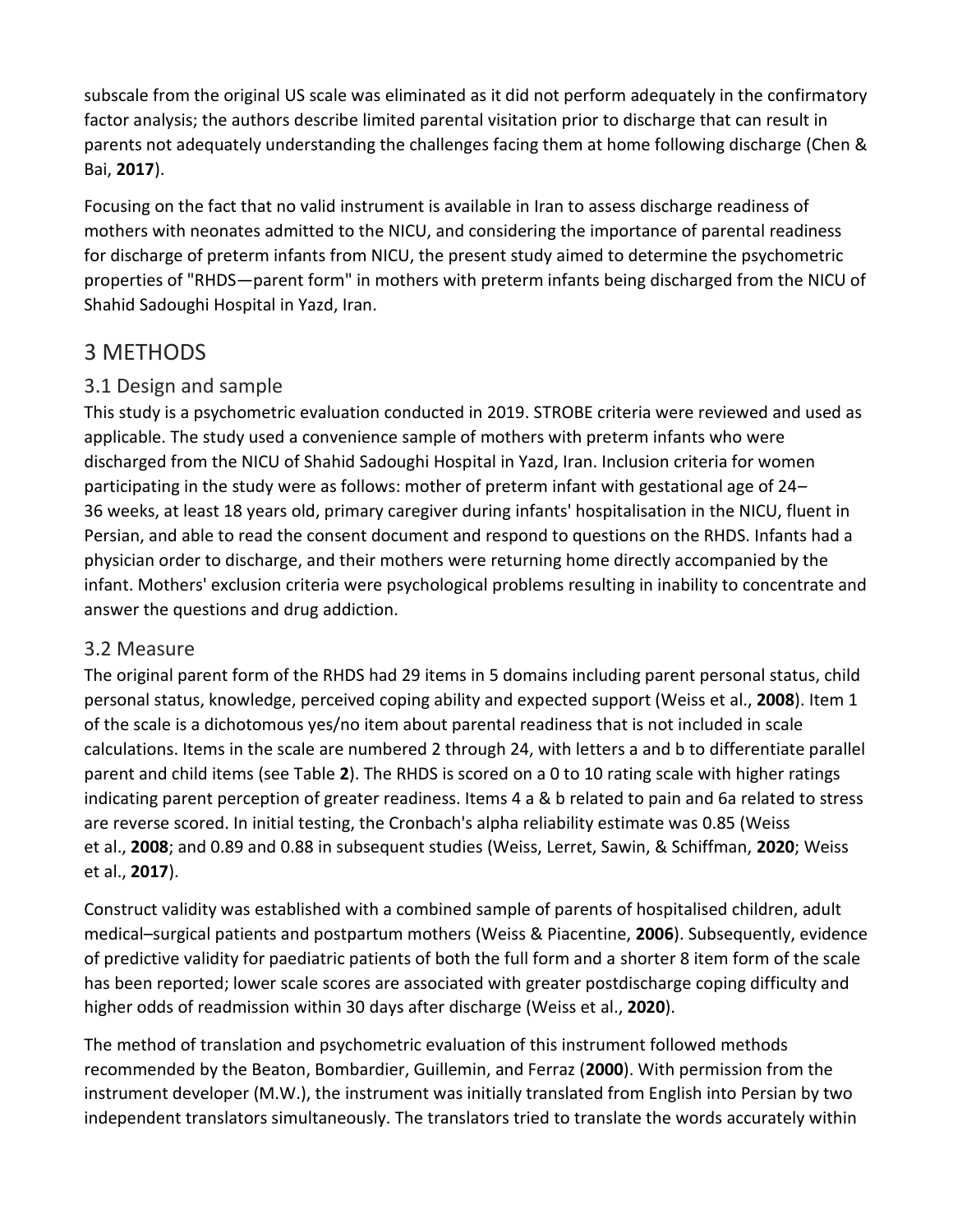the context of the Persian culture. In the second step, the translations were compared and reconciled into a single translation. The translations were then compared and the discrepancies were identified and corrected based on additional experts' opinions. In the third step, the Persian version was given to two translators (other than the former translators) whose native language was English to translate from Persian into English. After receiving the translations, checking of translations by experts, correcting discrepancies and integrating the translations, the prepared final translation was emailed to the instrument developer to verify the conformity of the submitted version with the original one. After receiving the instrument developer's comments and endorsement of the translation, the final Persian version entered the psychometric testing process for face validity, content validity, construct validity and instrument reliability.

#### 3.3 Psychometric analysis

Face validity was checked with a sample of 10 mothers with preterm infants being discharged from the NICU who provided comments about any difficulties in comprehending the words and expressions, suitability and desirable relevance of the items, and the possibility of ambiguity and incomplete perceptions of expressions or failure of meanings. Additionally, expert reviewers (10 faculty members and paediatricians) evaluated the desirability of the expressions in terms of clarity (using simple and understandable words) and use of common language (avoiding technical terms). These reviewers were asked to provide comments and suggestions related to understanding, difficulty level of expressions and the ambiguity of each item. After receiving feedback, the necessary corrections were made.

To assess content validity, both quantitative and qualitative methods were used. In the qualitative evaluation of content validity, the instrument was given to experts (5 members of Yazd Shahid Sadoughi Faculty of Nursing and 5 neonatal specialists at Shahid Sadoughi Hospital), and their comments were received. To check the content validity in a quantitative way, content validity ratio and content validity index were evaluated. To check the content validity ratio, experts were asked to rate each phrase on a three‐point Likert scale "necessary, useful but not necessary and not necessary." The content validity ratio is calculated based on the proportion of expert rating the items as necessary. Based on the Lawshe table, for the number of experts (*n* = 10), the minimum acceptable numerical value would be 0.62 (Mohammadbeigi, Mohammadsalehi, & Aligol, **2015**).

To check the content validity index, we used the Item and Scale Average method as described in Polit and Beck (**2006**). The experts were asked to rate the relevance, clarity and simplicity of the items on a 4‐point Likert scale. According to Polit, Beck, and Owen (**2007**), the acceptable value for the content validity index of the items and the content validity index of the scale with 10 experts is 0.90 and above.

To evaluate construct validity, principal component analysis (PCA) with varimax rotation was used to examine the internal relationships between variables to discover the classes of variables that are most closely related to each other. Thus, those items in the instrument that show the highest correlation with each factor can be used as items within each factor or component of the instrument (Williams, Onsman, & Brown, **2010**). PCA was selected as the analytic method because of the non‐normal distribution of the data, with scores skewed towards positive responses.

To determine the reliability of the instrument, internal consistency was assessed using the Cronbach's alpha coefficient. Data analysis was performed using SPSS version 18 software.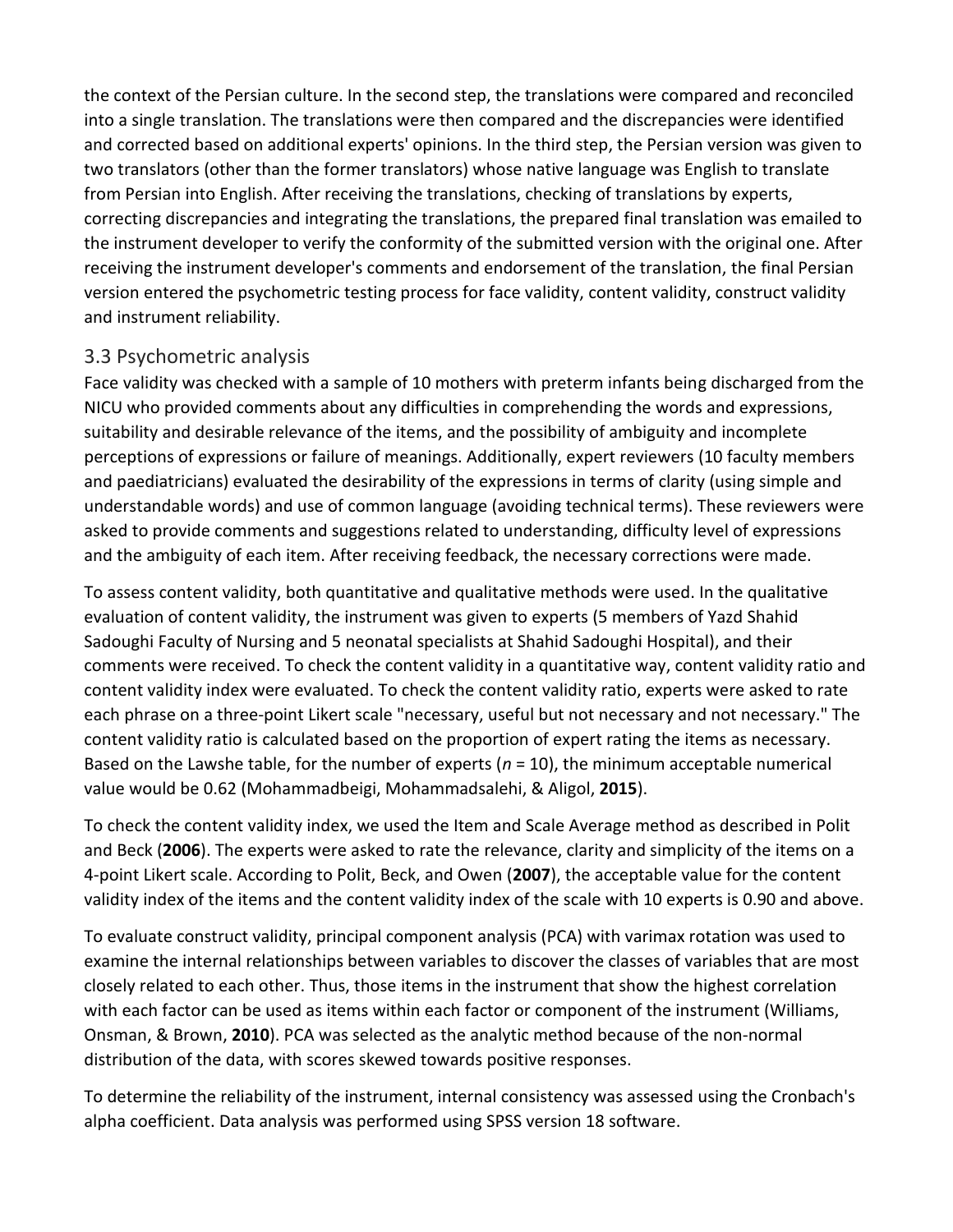#### 3.4 Sample size

The number of subjects recommended for factor analysis is 5–10 per item in the scale (Knapp & Brown, **1995**) or at least 200 subjects (MacCallum & Austin, **2000**). Therefore, 200 mothers meeting the inclusion criteria were included in the study.

#### 3.5 Data collection

Data collection began after receiving Ethics Code approval from the Vice Chancellor for Research of Shahid Sadoughi University of Medical Sciences, Yazd. The researcher introduced herself to mothers during a visit to the NICU of Shahid Sadoughi Hospital, outlined the aims of the study and explained the procedure. After obtaining the written consent, the researcher requested that the mothers complete a demographic questionnaire and the parent RHDS on the day of hospital discharge prior to leaving the hospital.

## 4 RESULTS

Mean age of mothers was  $28.28 \pm 6.03$  years; the mean age of infants was 33.65  $\pm$  2.56 weeks gestation. The mean number of days of infant hospitalisation in NICU was 11.75 ± 15.08, 50% of the infants were female, 88% of mothers were housewives, 43% of mothers had high school diploma, 69% of mothers had a caesarean birth, and 45.5% of mothers were primiparas (first birth) (Table **1**).

| <b>Variable</b>    | <b>Absolute frequency</b> | <b>Relative frequency</b> |
|--------------------|---------------------------|---------------------------|
| Infant's sex       |                           |                           |
| Female             | 100                       | 50%                       |
| Male               | 100                       | 50%                       |
| Native Iranian     |                           |                           |
| Yes                | 132                       | 66%                       |
| No                 | 68                        | 34%                       |
| Level of Education |                           |                           |
| High school        | 44                        | 22%                       |
| Diploma            | 86                        | 43%                       |
| Bachelor           | 63                        | 31.5%                     |
| <b>Masters</b>     | 7                         | 3.5%                      |
| Job                |                           |                           |
| Housewife          | 176                       | 88%                       |
| Employee           | 24                        | 12%                       |
| Parity             |                           |                           |
| 1                  | 91                        | 45.5%                     |
| $\overline{2}$     | 68                        | 34%                       |
| 3                  | 35                        | 17.5%                     |
| 4                  | 6                         | 3%                        |
| Type of birth      |                           |                           |
| Cesarean           | 138                       | 69%                       |
| Vaginal            | 62                        | 31%                       |

**Table 1.** Frequency distribution of demographic variables (*n* = 200)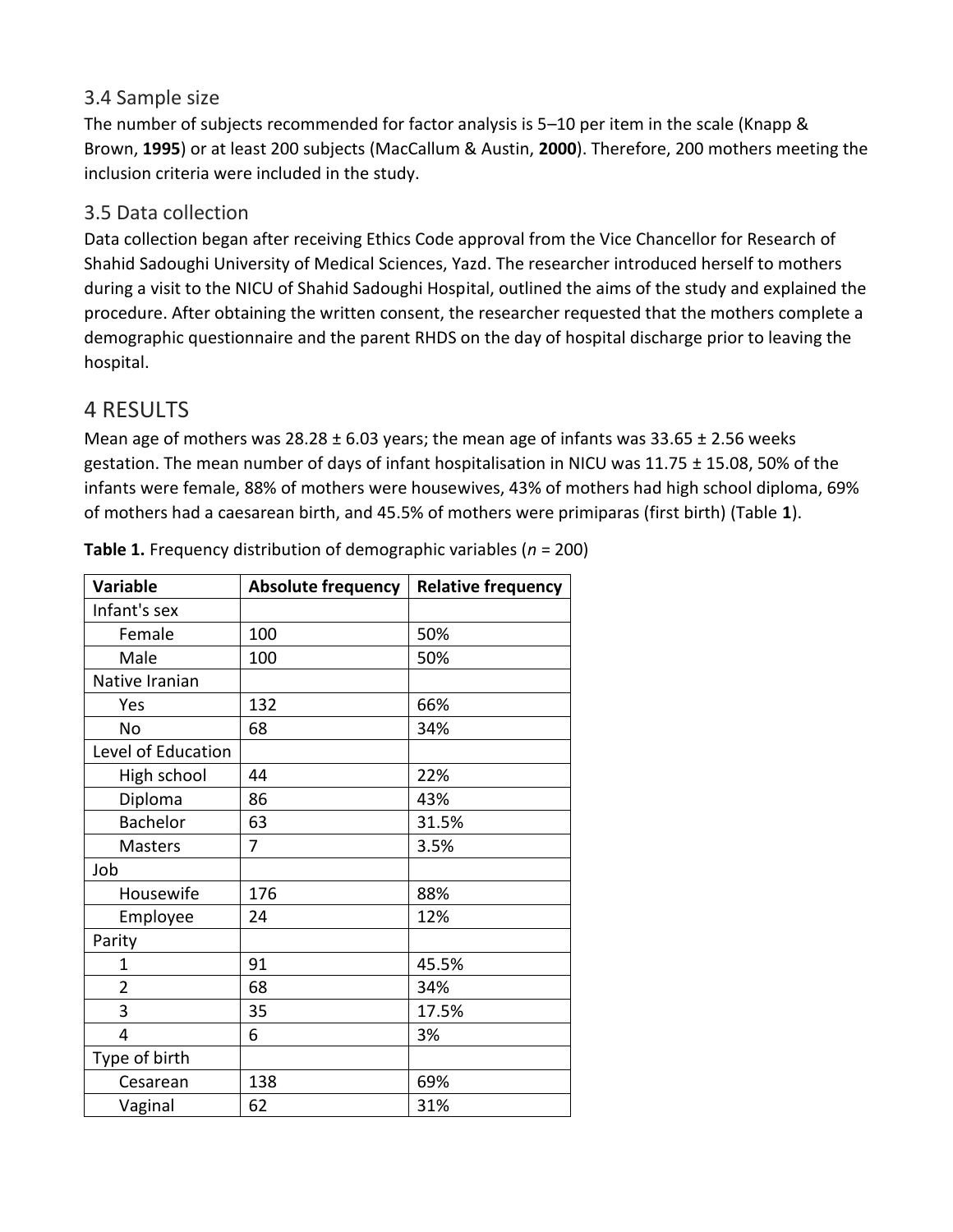#### 4.1 Face and content validity

From the patients and specialists' comments, items needing corrections were reviewed and minor revisions to improve clarity in wording and meaning were made. Quantitatively, content validity based on expert review revealed a content validity index of the instrument was 0.93 and a content validity ratio 0.93. Thus, the content validity of the tool was confirmed.

#### 4.2 Construct validity

PCA was performed on data from 200 mothers. The results of the Kaiser–Meyer–Olkin (KMO) measure indicated the adequacy of sampling for using factor analysis. (KMO = 0.893) and Bartlett's Spearman's test with chi‐Square = 3859/394 and *p* < .001 indicated adequacy of the dataset for performing factoring. The results of PCA showed that six factors with an eigenvalue greater than 1 accounted for 68.05% of scale variance. As it is shown in Table **2**, Factor 1 entitled "mother and infant physical– psychological readiness" included 10 items; Factor 2 entitled "expected support" included five items; Factor 3 entitled "knowledge of future events and care" included five items; Factor 4 entitled "infant personal care knowledge" included four items; Factor 5 entitled "pain" included two items; Factor 6 entitled "treatment interventions" included three items.

| <b>Items</b>                            | <b>Factor</b> | <b>Factor</b> | <b>Factor</b> | <b>Factor</b> | <b>Factor</b> | <b>Factor</b> |
|-----------------------------------------|---------------|---------------|---------------|---------------|---------------|---------------|
|                                         | 1             | 2             | 3             | 4             | 5             | 6             |
| 2a. parent physically ready             | 0.425         |               |               |               |               |               |
| 2b. child physically ready              | 0.626         |               |               |               |               |               |
| 4a. parent strength                     | 0.600         |               |               |               |               |               |
| 4b. child strength                      | 0.737         |               |               |               |               |               |
| 5a. parent energy                       | 0.680         |               |               |               |               |               |
| 5b. child energy                        | 0.787         |               |               |               |               |               |
| 6a. parent stress                       | 0.520         |               |               |               |               |               |
| 7a. parent emotionally ready            | 0.448         |               |               |               |               |               |
| 8a. parent physical ability to care for | 0.744         |               |               |               |               |               |
| yourself                                |               |               |               |               |               |               |
| 8b. child - usual activities for age    | 0.596         |               |               |               |               |               |
| 18. handle the demands of life at home? |               | 0.482         |               |               |               |               |
| 21. emotional support                   |               | 0.759         |               |               |               |               |
| 22. help with child's personal care     |               | 0.850         |               |               |               |               |
| 23. help with household activities      |               | 0.749         |               |               |               |               |
| 24. help child's medical care           |               | 0.803         |               |               |               |               |
| 13. problems to watch for               |               |               | 0.670         |               |               |               |
| 14. who and when to call for problems   |               |               | 0.765         |               |               |               |
| 15. allowed and not allowed to do       |               |               | 0.786         |               |               |               |
| 16. what happens next                   |               |               | 0.753         |               |               |               |
| 17. services and information in your    |               |               | 0.737         |               |               |               |
| community                               |               |               |               |               |               |               |
| 9. caring for child                     |               |               |               | 0.503         |               |               |
| 10. personal needs                      |               |               |               | 0.582         |               |               |

#### **Table 2.** Rotated Component Matrix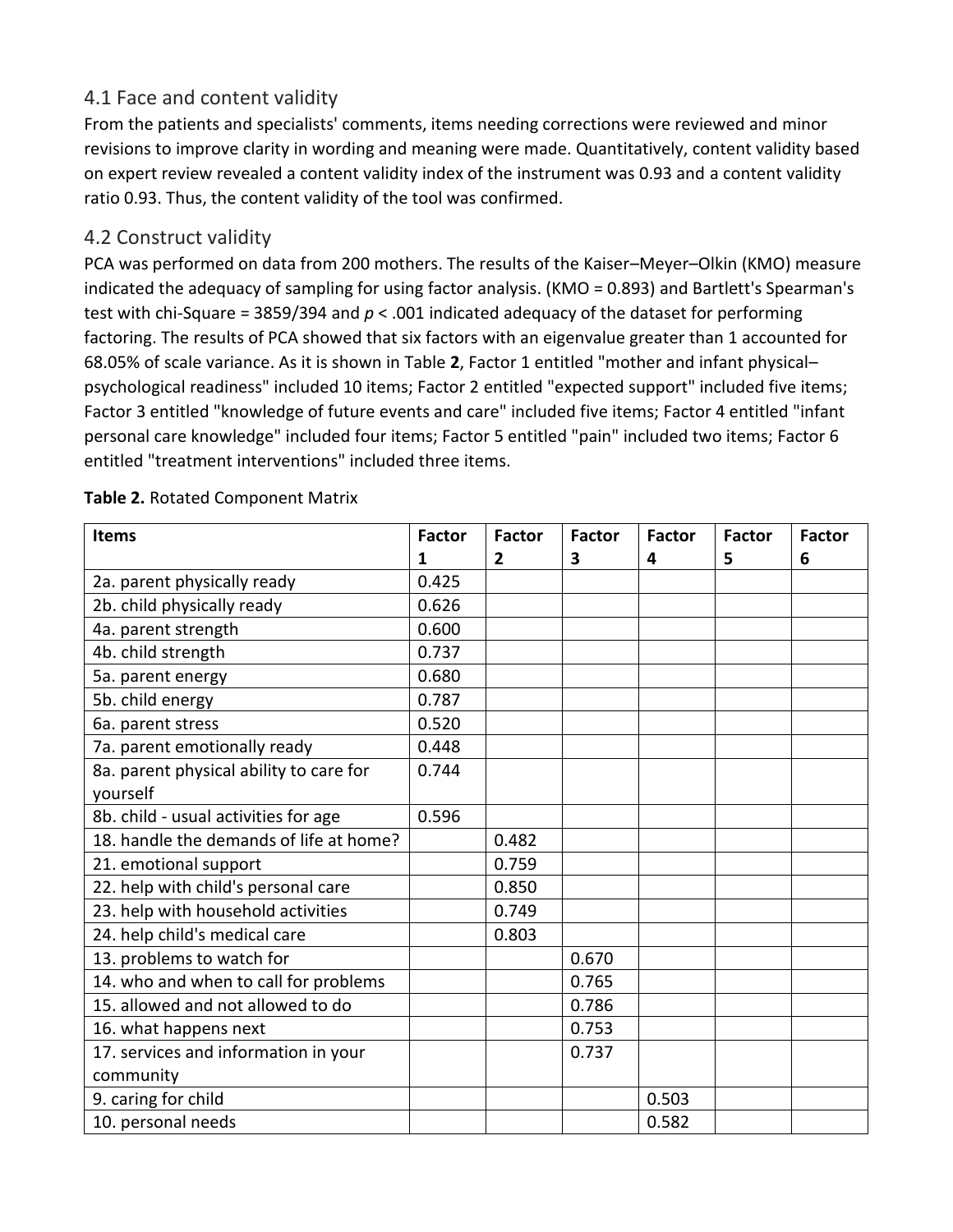| 11. growth and development             |  | 0.497 |       |       |
|----------------------------------------|--|-------|-------|-------|
| 19. perform child's personal care      |  | 0.535 |       |       |
| 3a. pain or discomfort                 |  |       | 0.755 |       |
| 3b. pain or discomfort                 |  |       | 0.497 |       |
| 12. medical needs                      |  |       |       | 0.523 |
| 20. perform child's medical treatments |  |       |       | 0.579 |
| 7b. child emotions and/or behaviour    |  |       |       | 0.797 |

Note: The original and translated scales and permission to use can be obtained at: https://www.marquette.edu/nursing/hospital‐discharge‐scales‐general.php.

The estimates of internal consistency of the parent RHDS (Cronbach's alpha coefficient), and mean scores and standard deviations for items, subscales and total scale are presented in Table **3**. The total scale alpha and 3 of 6 domains exceeded 0.80, 2 subscales exceeded 0.70, and one scale achieved an alpha of 0.70 after deleting one item (item 7B). Items with the lowest items scores were parent stress and emotional readiness in the "physical–psychological readiness" domain, items in the "knowledge of future events and care" and "treatment interventions" domains, and the "pain domain." These items point to opportunities to improve preparation for discharge through education, counselling and pain interventions.

**Table 3.** Item and scale statistics

| <b>Items</b>                                     | Mean (SD)  | Item-to-<br>subscale | Alpha if<br>item | Cronbach's<br>alpha |
|--------------------------------------------------|------------|----------------------|------------------|---------------------|
|                                                  |            | correlation          | deleted          |                     |
| Factor 1: Mother and infant physical-            |            |                      |                  |                     |
| psychological readiness                          |            |                      |                  |                     |
| 2a. parent physically ready                      | 8.46(1.31) | 0.64                 | 0.66             | 0.72                |
| 2b. child physically ready                       | 8.28(1.28) | 0.65                 | 0.66             |                     |
| 4a. parent strength                              | 8.29(1.10) | 0.70                 | 0.66             |                     |
| 4b. child strength                               | 8.06(1.26) | 0.70                 | 0.65             |                     |
| 5a. parent energy                                | 8.10(1.40) | 0.70                 | 0.65             |                     |
| 5b. child energy                                 | 8.00(1.42) | 0.70                 | 0.64             |                     |
| 6a. parent stress                                | 6.09(2.43) | 0.58                 | 0.90             |                     |
| 7a. parent emotionally ready                     | 7.71(1.70) | 0.51                 | 0.68             |                     |
| 8a. parent physical ability to care for yourself | 8.65(1.18) | 0.47                 | 0.69             |                     |
| 8b. child - usual activities for age             | 7.55(1.53) | 0.60                 | 0.66             |                     |
| Factor 2: Expected Support                       |            |                      |                  |                     |
| 18. handle the demands of life at home?          | 8.32(1.28) | 0.59                 | 0.90             | 0.89                |
| 21. emotional support                            | 8.58(1.52) | 0.78                 | 0.86             |                     |
| 22. help with child's personal care              | 8.55(1.60) | 0.82                 | 0.85             |                     |
| 23. help with household activities               | 8.12(1.72) | 0.72                 | 0.87             |                     |
| 24. help child's medical care                    | 8.66(1.50) | 0.78                 | 0.86             |                     |
| Factor 3: Knowledge of future events and care    |            |                      |                  |                     |
| 13. problems to watch for                        | 7.13(1.66) | 0.64                 | 0.83             | 0.85                |
| 14. who and when to call for problems            | 7.54(1.91) | 0.64                 | 0.83             |                     |
| 15. allowed and not allowed to do                | 6.78(1.77) | 0.71                 | 0.81             |                     |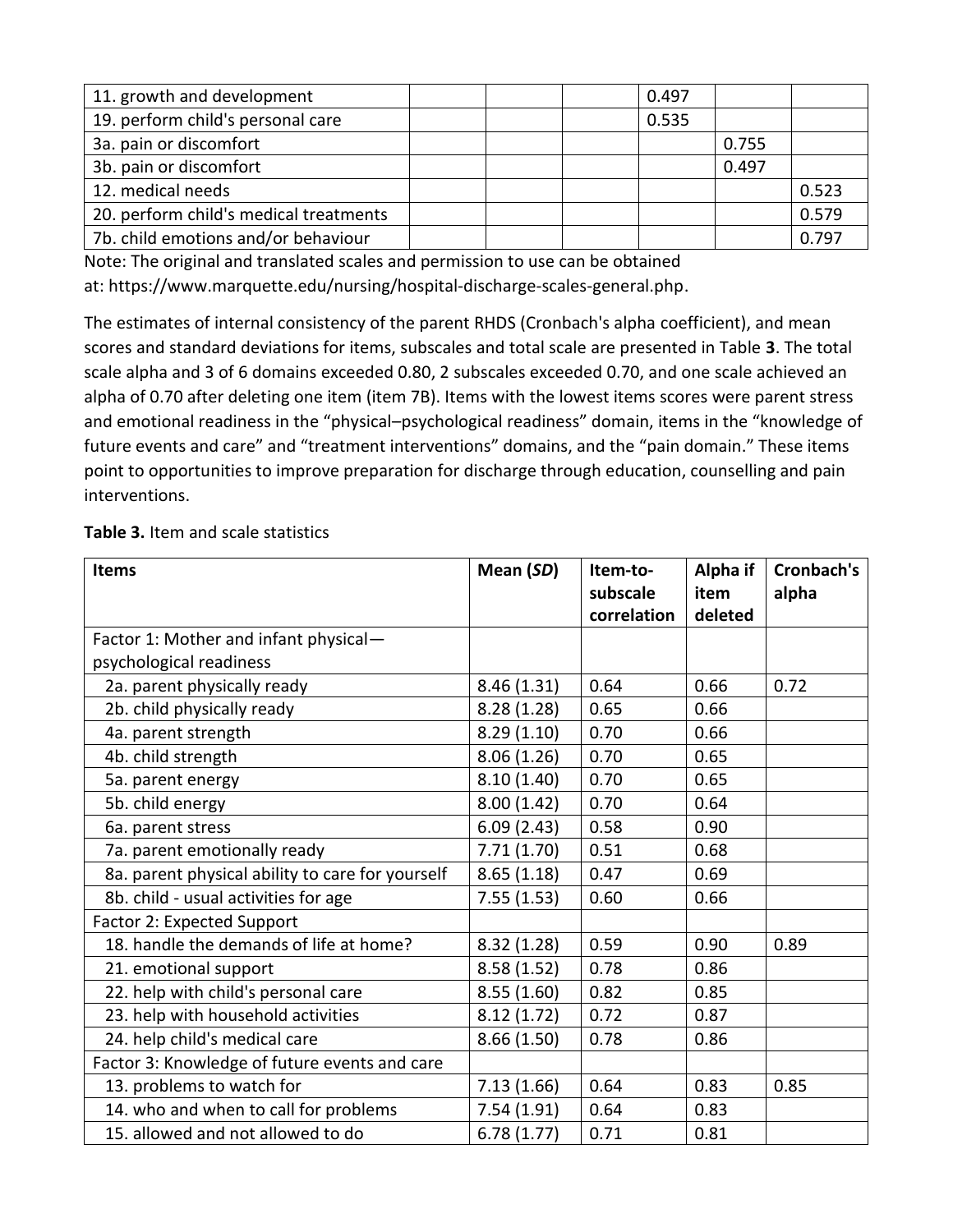| 16. what happens next                            | 6.55(1.78) | 0.68 | 0.82     |      |
|--------------------------------------------------|------------|------|----------|------|
| 17. services and information in your             | 7.41(1.46) | 0.67 | 0.82     |      |
| community                                        |            |      |          |      |
| Factor 4: Infant personal care knowledge         |            |      |          |      |
| 9. caring for child                              | 8.26(1.27) | 0.61 | 0.76     | 0.80 |
| 10. personal needs                               | 8.44(1.16) | 0.67 | 0.73     |      |
| 11. growth and development                       | 8.03(1.44) | 0.62 | 0.76     |      |
| 19. perform child's personal care                | 8.73(1.10) | 0.60 | 0.77     |      |
| Factor 5: Pain                                   |            |      |          |      |
| 3a. parent pain or discomfort                    | 6.68(2.30) | 0.57 | $\Omega$ | 0.71 |
| 3b. child pain or discomfort                     | 7.75(1.73) | 0.57 | $\Omega$ |      |
| Factor 6: Treatment interventions                |            |      |          |      |
| 12. medical needs                                | 7.70(1.46) | 0.49 | 0.40     | 0.60 |
| 20. perform child's medical treatments           | 7.96(1.47) | 0.47 | 0.43     |      |
| 7b. child emotions and/or behaviour <sup>a</sup> | 6.90(2.07) | 0.32 | 0.70     |      |

<sup>a</sup> Item deleted: item 7b.

## 5 DISCUSSION

The present study is the first psychometric report of the newly translated Persian version of the "RHDS–parent form" with mothers with preterm infants admitted to the NICU. Findings indicated that the "RHDS—parent form" had acceptable reliability and content validity consistent with prior testing in other countries (Chen & Bai, **2017**; Weiss et al., **2008**, **2020**). Construct validity testing revealed both similarities and differences to findings from testing in an American sample.

Content validity analysis revealed high index and ratio scores (both = 0.93), which suggested that no items needed to be deleted at this stage. These findings are higher than previously reported in the original development of the form, where the content validity index was assessed and reported to be 0.76 (Weiss et al., **2008**). In the psychometric evaluation of the Chinese translation of the scale, readability and comprehensibility were evaluated and items revised during pilot testing; however, specific results were not reported. Convergent validity was also assessed for the Chinese translation but was not assessed in this study of Iranian parents. Quality of patient education about discharge was strongly associated with parental readiness for discharge from the NICU. The better the quality of parent teaching about discharge and the transition home, the better the readiness for discharge (Chen & Bai, **2017**). This finding emphasises the importance of what and how nurses teach parents before discharge in achieving positive parent perceptions of their readiness to take the infant home.

Results of the analysis of the factor structure of the Parent RHDS with our sample of Iranian NICU parents had both similarities and differences to the studies in the USA with parents of hospitalised children aged 0–17 (Weiss et al., **2020**) and in China with parents of preterm infants discharged from the NICU (Chen & Bai, **2017**). Our Iranian study resulted in a 6‐factor structure using all of the original 29 items. The factor domains were as follows: mother and infant physical–psychological readiness, expected support, knowledge of future events and care, infant personal care knowledge, pain and treatment interventions. The Chinese study resulted in a 4‐factor structure (knowledge, expected support, physical–emotional state and pain domains), with 22 items (Chen & Bai, **2017**). In a recent US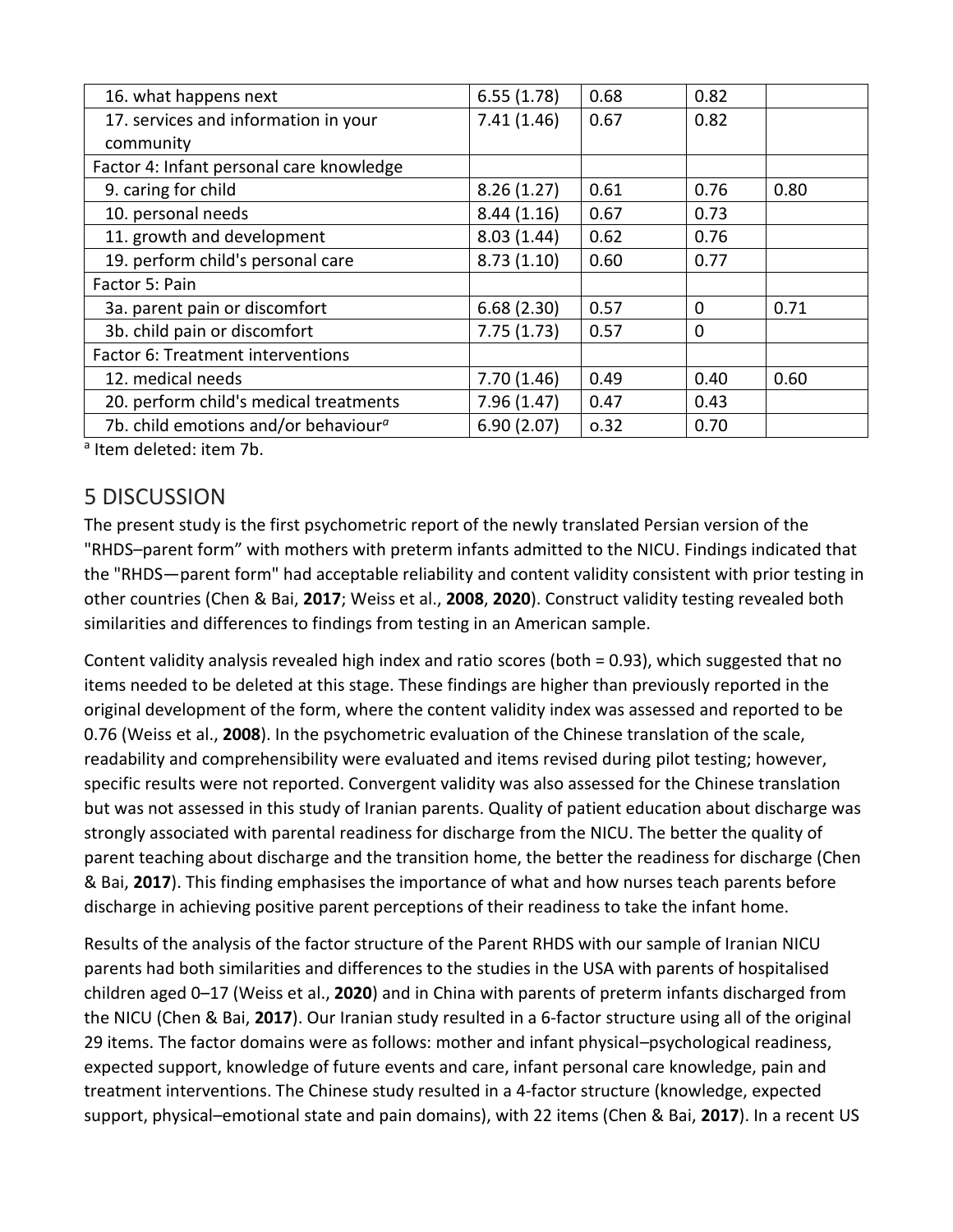study that combined data from 4 studies specifically for the purposes of psychometric evaluation, the 5 domains using 23 items of the original scale were retained (expected support, perceived coping ability, knowledge, parent personal status and child personal status) (Weiss et al., **2020**). Scale factors reflecting maternal–infant physical–emotional status, knowledge and expected support emerged as common dimensions of discharge readiness across the 3 cultural contexts. Pain was a factor in common in results from the Chinese and Persian which included exclusively NICU parents. Coping ability as a distinct factor was unique to the US sample.

In the present study, the first identified domain was "mother and infant physical–psychological readiness"; this domain included all items related to maternal and infant physical status as well as maternal mental status. Similarly, Chen and Bai (**2017**) reported a 7 item a physical–emotional state domain with 7 items, all of which are in common with our physical–psychological readiness domain (Chen & Bai, **2017**). The Iranian and Chinese versions of the scale combine two domains described separately as the personal status of the parent and the personal status of the child in the original US version of the scale (Weiss et al., **2008**). In subsequent revisions, items related to "energy today" were removed due to their high correlation with items related to "strength today." Another item was also removed (difficulty in managing child's emotions and behaviours) due to cross‐loading on multiple factors (Weiss et al., **2020**). This item may not be as relevant in the NICU parent population as the broader paediatric population.

The findings of convergence of items related to physical and emotional experience indicate that along with physical health, mental health is extremely important for mothers of preterm infants discharged from NICUs. Experiencing the stress associated with having a preterm infant in the NICU can be a factor in weakening physical ability (Epel, McEwen, & Ickovics, **1998**). It also interferes with learning, memory, cognitive abilities and the ability to perform expected actions (Mackenzie, Smith, Hasher, Leach, & Behl, **2007**). NICU mothers frequently feel a deep sadness and as they project into the future, they think about taking care of the preterm infant alone at home, while so far a care team has had such responsibility (Raines, **2013a**). The findings of our study support a holistic view of physical and emotional readiness for discharge of the mother–infant dyad.

The second domain is the "expected support" domain, which is similar to Chinese and American studies (Chen & Bai, **2017**; Weiss et al., **2020**). Parent perceptions of support after discharge are a key element of overall perceptions of readiness to go home with a high‐risk newborn. Having support at home can facilitate the transition from hospital to home. The contacts parents make with friends and relatives after discharge show the importance of support that family members can provide to meet the needs of parents (Anthony & Hudson‐Barr, **2004**). The questions in the RHDS instrument do not specify the relative importance of spouse, maternal grandmother or other significant support persons, only whether the mother perceives that she will have adequate help. The importance of different sources of support may be different across cultures; research is needed to inform healthcare professionals about inclusion of support persons in preparatory care for discharge.

Three domains relate to the knowledge and skills needed by mothers of infants discharged from the NICU, specifically are "knowledge of future events and care," "knowledge of infant personal care" and "treatment interventions." These domains are combined in a single knowledge domain in the Chinese and American studies (Chen & Bai, **2017**; Weiss et al., **2008**, **2017**). Differences in the study populations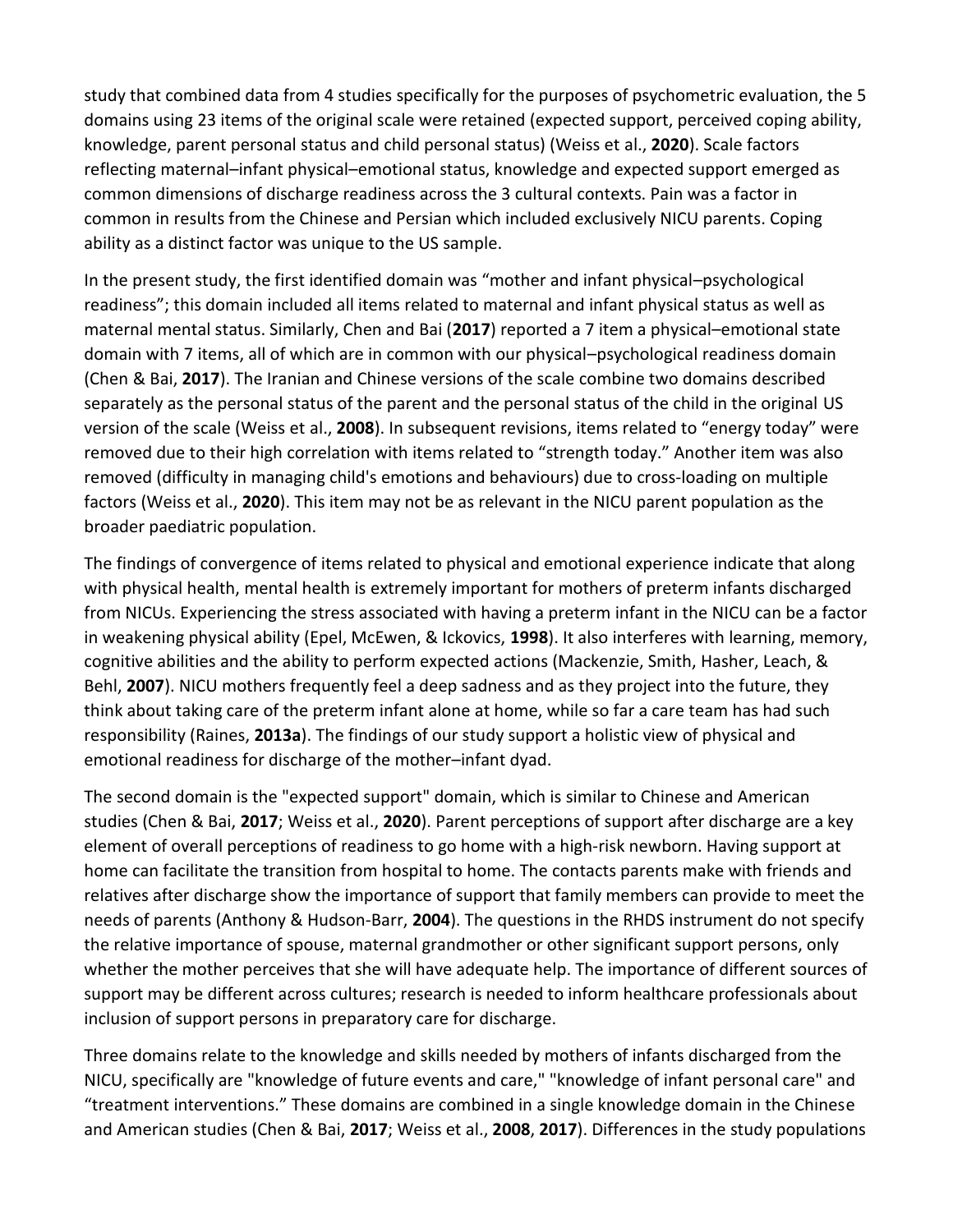may account for this difference. Chen and Bai (**2017**) reported that according to Chinese hospital policies parents were not permitted to be present in NICUs. They only received reports about their infant through the doctor 2–3 times a week, and parents had no opportunity to provide personal care for their infant. This lack of interaction with the infant to meet the needs and to take care of the infant can lead parents to be unaware of the challenges and issues that they may face at home. In addition, most of the samples in the Chinese study were fathers of preterm infants and most mothers were not present at the time of discharge because they had not completed their period of confinement after childbirth. The explanation is also relevant to the "treatment interventions" domain, which emerged as a separate domain in the Persian version of the RHDS about specific knowledge and skills related to medical care and treatment, but not in prior studies (Chen & Bai, **2017**; Weiss et al., **2020**). Fathers in the Chinese study may not have been aware of the needs and therapeutic interventions of preterm infants. Similarly, in the studies by Weiss et al., (**2008**), Weiss et al., (**2020**), the heterogeneity of the study participants including parents with children from newborn to 18 years with various medical and surgical problems played a role in determining the domains.

The domain of "infant personal care knowledge" in the new Persian form of the scale assesses maternal readiness for discharge from infant care knowledge and skills perspective. Parents with preterm infants being discharged from the NICU have specific educational needs in several domains including breastfeeding, formula feeding, skincare, umbilical cord care and sleeping status (AAP Committee on Fetus and Newborn, **2008**). Since infants discharged from intensive care units may need home medical equipment, their mothers must have relevant knowledge about how to manage various equipment including monitoring devices, oxygen therapy and drug therapy equipment (AAP Committee on Injury & Prevention, **2011**; Bull & Engle, **2009**). They also need to know what to do and where to go when conditions related to the baby's clinical situation occur (Scherf & Reid, **2006**). Mothers must also acquire knowledge of the predictable process of infant growth and development during the first few weeks after discharge (Smith, Hwang, Dukhovny, Young, & Pursley, **2013**). Therefore, education provided by nurses with specialty training in neonatal intensive care is needed to be most effective in answering mothers' questions and concerns (Bruder & Cole, **1991**).

Mothers of newborns discharged from the NICU also need to have the relevant knowledge to know how to manage future events and imminent conditions such as infant resuscitation, accessible centres and competent authorities available in an emergency (Scherf & Reid, **2006**). They should also know that they are responsible for following up on screening tests. Insufficient knowledge in this domain can lead to decreased acceptance of screening tests such as hearing, visual and brain health assessment (Arzani, Kermanshahi, Zahedpasha, & SalehMohamadzadeh, **2009**). Therefore, knowledge of subsequent follow-up is important to provide important care needed for preterm infants (Zarbock, **1998**).

The finding of a separate "pain" domain is similar to the study by Chen & Bai, **2017**, though it is not a separate domain in the US study (Weiss et al., **2020**). Studies show that parents with preterm infants admitted to the NICU worry about their infant's pain (Franck et al., **2011**). One of the stressful experiences for mothers is to see their baby in pain (Brunssen & Miles, **1996**). The mother's inability to support the baby in pain can continue to be a source of stress even after the discharge (Wereszczak, Miles, & Holditch‐Davis, **1997**). The presence of pain can be considered as the main symptom of a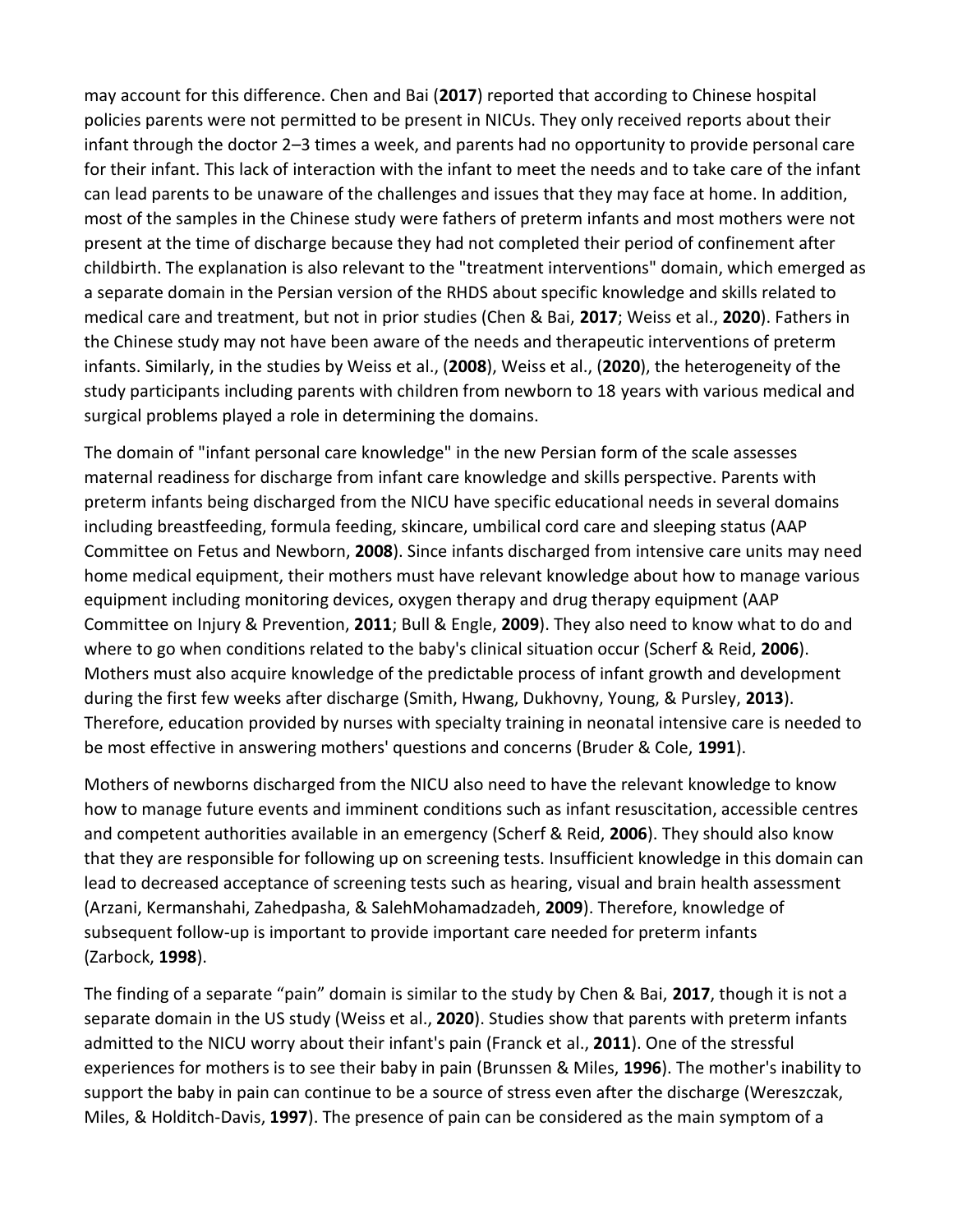disease and can cause the parent to feel uncertain about taking care of her baby, especially when the parent does not feel at ease. Mothers with infants in the NICU are themselves postpartum, experiencing varying levels of pain associated with both vaginal and caesarean birth that may interfere with their ability and attention to their infants' needs (Declercq, Cunningham, Johnson, & Sakala, **2008**). Therefore, pain assessment in the parent or infant is a priority at discharge (Chen & Bai, **2017**). Educating mothers about infant pain and ways to relieve it in the postdischarge phase can help mothers play a more active role in pain management (Franck et al., **2011**).

Reliability of the parent form of the RHDS has been consistently adequate in US (Weiss et al., **2008**, **2020**, **2017**) and Chinese (Chen & Bai, **2017**) studies, as it was in this study. The reliability and similarities in the content and construct validity of the scale across populations point to the universality of the concept of discharge readiness and the importance as a clinical indicator of parent status prior to leaving the hospital with an infant following NICU hospitalisation.

## 6 LIMITATIONS

This study had several limitations. First, in this study, the convenience sample included mothers of newborns admitted to a NICU of a single university hospital in a city in Iran. Further studies are needed with mothers with neonates hospitalised in different hospitals in different geographic regions of Iran. A better understanding of parental readiness for discharge could be achieved by collecting data in further studies from fathers or others who serve as the support persons for mothers after hospital discharge. The second limitation of the sample was the language. Persian‐speaking mothers who were able to communicate were included in the study but mothers from the south-western part of Iran who spoke and read other local dialects and were not fluent in Persian were excluded because they were unable to understand the researcher's speech and the instrument. Therefore, psychometric evaluation of the tool in different demographic and socioeconomic conditions could contribute to its general validation. The third limitation was the lack of psychometric instruments to be used to determine the convergent and predictive validity. In prior studies, Weiss et al. (**2008**, **2020**, **2017**) have documented influence of the quality of discharge teaching by nurses on parent readiness for discharge, and the association of low readiness for discharge with greater difficulty in coping at home after discharge. The tools measuring these constructs (Quality of Discharge Teaching Scale, Post‐Discharge Coping Difficulty Scale) could be used for further validation of the Persian version of the Parent RHDS.

## 7 CONCLUSION

The results of the study showed that the Parent Readiness for Hospital Discharge Scale is a reliable and valid 28‐item instrument for assessing the readiness of Persian‐speaking mothers of infants being discharged from an Iranian NICU. With 6 domains, this instrument would help members of the care team to identify issues for which mothers have not yet adequately prepared before discharge.

## 8 RELEVANCE TO CLINICAL PRACTICE

Access to reliable, valid and culturally appropriate instruments is crucial in describing the state of a mother's readiness for hospital discharge as well as for developing and evaluating nursing interventions for Iranian mothers with preterm infants hospitalised in NICU. The findings of this study inform clinicians, researchers and leaders on how the Persian version of the Parent Readiness for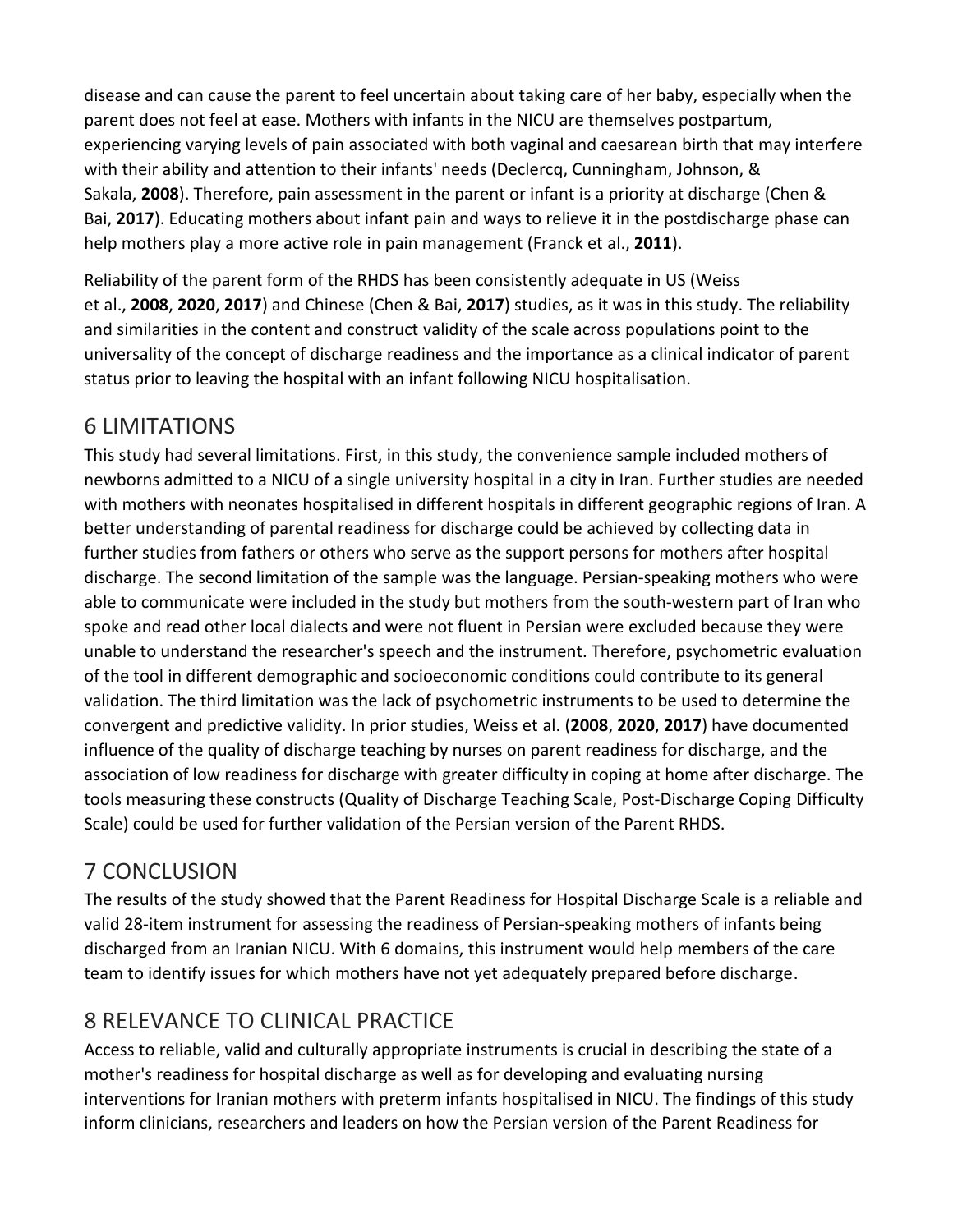Hospital Discharge Scale of the need to integrate assessment of discharge readiness as a standard practice for discharge of mothers and infants from the NICU. The tool could be used to help nurses involved in direct clinical nursing practice to identify deficits in parental readiness for hospital discharge and provide a basis for identification of interventions to improve discharge readiness and refer to postdischarge follow‐up services such as home visits in order to mitigate risks for postdischarge problems of both mothers and infants. In addition, the RHDS can be used in clinical nursing education to assist nursing students to learn how to thoroughly assess parents' needs in anticipation of discharge of a high‐risk newborn from the NICU.

## CONFLICT OF INTEREST

The authors report no conflicts of interest.

## AUTHOR CONTRIBUTIONS

N.S. was responsible for conceptualisation and design of the study. N.S., M.Z.M. and S.K. were responsible for data acquisition and analysis. All authors participated in interpretation of the data, preparation of the manuscript and review of the final manuscript.

#### REFERENCES

- American Academy of Pediatrics (AAP) Committee on Fetus and Newborn (2008). Hospital discharge of the high‐ risk newborn. *Pediatrics*, **122**(5), 1119– 1126.
- American Academy of Pediatrics (AAP) Committee on Injury, Violence, and Poison Prevention (2011). Child passenger safety. *Pediatrics*, **127**(4), 788– 793.
- Anthony, M. K., & Hudson‐Barr, D. (2004). A patient‐centered model of care for hospital discharge. *Clinical Nursing Research*, **13**(2), 117– 136.
- Arzani, A., Kermanshahi, S., Zahedpasha, Y., & SalehMohamadzadeh, E. (2009). The role of predischarge mothers' education on follow‐up examination of visual, hearing and brain problems in preterm neonates. *Hormozgan Medical Journal*, **13**(2), 115– 122.
- Beaton, D. E., Bombardier, C., Guillemin, F., & Ferraz, M. B. (2000). Guidelines for the process of cross‐cultural adaptation of self‐report measures. *Spine*, **25**(24), 3186– 3191.
- Bissell, G., & Long, T. (2003). From the neonatal unit to home: How do parents adapt to life at home with their baby? *Journal of Neonatal Nursing‐London*, **9**, 7– 13.
- Bruder, M. B., & Cole, M. (1991). Critical elements of transition from NICU to home and follow‐up. *Children's Health Care*, **20**(1), 40– 49.
- Brunssen, S., & Miles, M. (1996). Sources of environmental stress experienced by mothers of hospitalized medically fragile infants. *Neonatal Network*, **15**(3), 88– 89.
- Bull, M. J., & Engle, W. A. (2009). Safe transportation of preterm and low birth weight infants at hospital discharge. *Pediatrics*, **123**(5), 1424– 1429.
- Burnham, N., Feeley, N., & Sherrard, K. (2013). Parents' perceptions regarding readiness for their infant's discharge from the NICU. *Neonatal Network*, **32**(5), 324– 334.
- Chen, Y., & Bai, J. (2017). Reliability and validity of the Chinese version of the Readiness for Hospital Discharge Scale‐parent form in parents of preterm infants. *International Journal of Nursing Sciences*, **4**(2), 88– 93. <https://doi.org/10.1016/j.ijnss.2017.01.009>
- Coleman, E. A., Mahoney, E., & Parry, C. (2005). Assessing the quality of preparation for posthospital care from the patient's perspective: The care transitions measure. *Medical Care*, **43**(3), 246– 255. [https://doi.org/10.1097/000](https://doi.org/10.1097/00005650-200503000-00007)05650‐200503000‐00007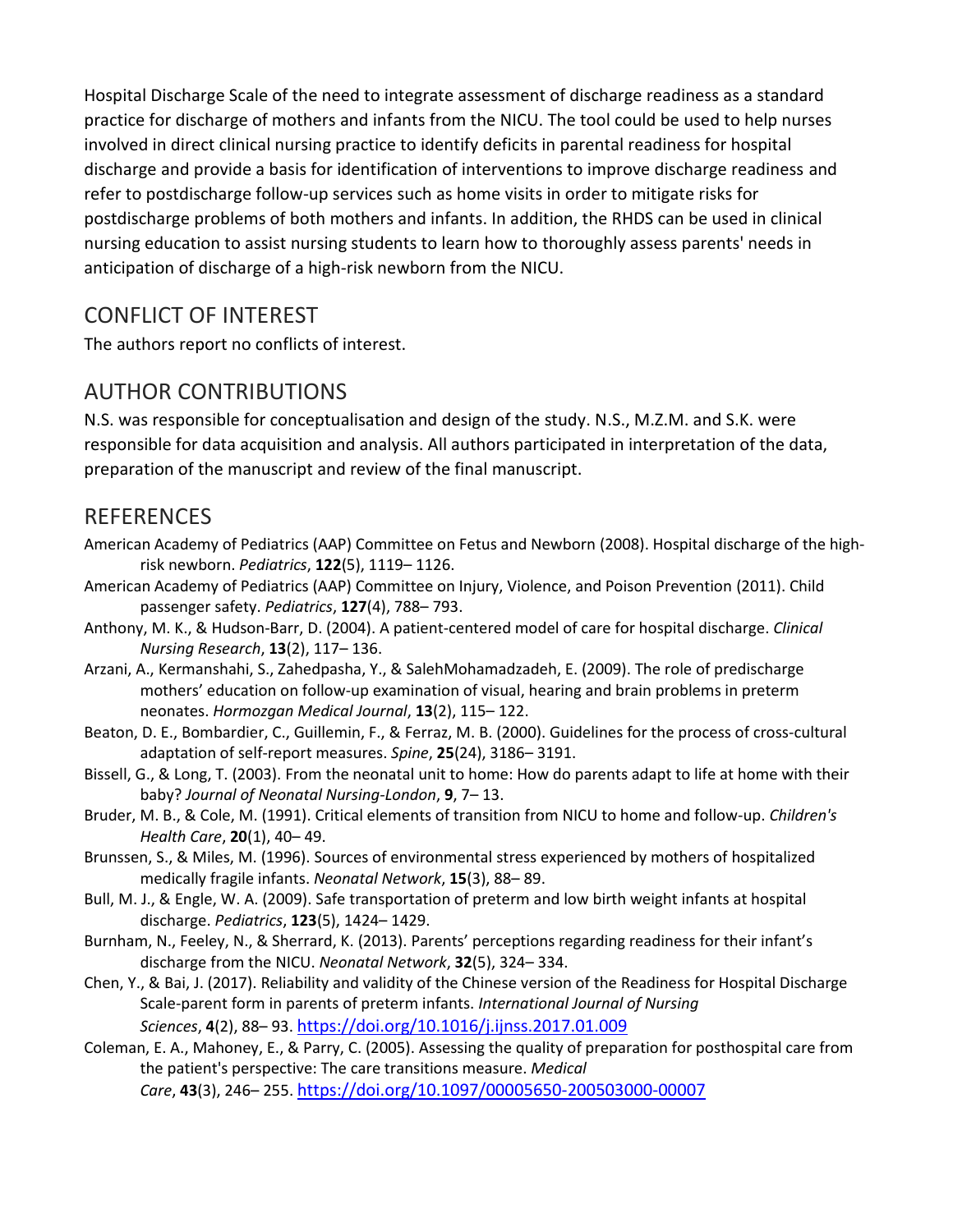- Declercq, E., Cunningham, D. K., Johnson, C., & Sakala, C. (2008). Mothers' reports of postpartum pain associated with vaginal and cesarean deliveries: Results of a national survey. *Birth*, **35**(1), 16– 24. [https://doi.org/10.1111/j.1523‐536X.2007.00207.x](https://doi.org/10.1111/j.1523-536X.2007.00207.x)
- Desai, A. D., Jacob‐Files, E. A., Lowry, S. J., Opel, D. J., Mangione‐Smith, R., Britto, M. T., & Howard, W. J.(2018). Development of a caregiver‐reported experience measure for pediatric hospital‐to‐home transition. *Health Services Research*, **53**(Suppl 1), 3084– 3106. [https://doi.org/10.1111/1475‐](https://doi.org/10.1111/1475-6773.12864) [6773.12864](https://doi.org/10.1111/1475-6773.12864)
- Discenza, D. (2009). NICU parents' top ten worries at discharge. *Neonatal Network*, **28**(3), 202– 203. https://doi.org/10[.1891/0730‐0832.28.3.202](https://doi.org/10.1891/0730-0832.28.3.202)
- Epel, E. S., McEwen, B. S., & Ickovics, J. R. (1998). Embodying psychological thriving: Physical thriving in response to stress. *Journal of Social Issues*, **54**(2), 301– 322. [https://doi.org/10.1111/j.1540‐](https://doi.org/10.1111/j.1540-4560.1998.tb01220.x) [4560.1998.tb01220.x](https://doi.org/10.1111/j.1540-4560.1998.tb01220.x)
- Franck, L. S., Oulton, K., Nderitu, S., Lim, M., Fang, S., & Kaiser, A. (2011). Parent involvement in pain management for NICU infants: A randomized controlled

trial. *Pediatrics*, **128**(3), 510– 518. https://doi.[org/10.1542/peds.2011‐0272](https://doi.org/10.1542/peds.2011-0272)

- Graumlich, J. F., Novotny, N. L., & Aldag, J. C. (2008). Brief scale measuring patient preparedness for hospital discharge to home: Psychometric properties. *Journal of Hospital Medicine*, **3**(6), 446– 454. <https://doi.org/10.1002/jhm.316>
- Griffin, J. B., & Pickler, R. H. (2011). Hospital‐to‐home transition of mothers of preterm infants. *MCN: the American Journal of Maternal/Child*

*Nursing*, **36**(4), 252– 257. <https://doi.org/10.1097/NMC.0b013e31821770b8>

- Hamilton, B. E., Hoyert, D. L., Martin, J. A., Strobino, D. M., & Guyer, B. (2013). Annual summary of vital statistics: 2010–2011. *Pediatrics*, **131**(3), 548– 558. [https://doi.org/10.1542/peds.2012‐3769](https://doi.org/10.1542/peds.2012-3769)
- Hynan, M., Mounts, K., & Vanderbilt, D. (2013). Screening parents of high‐risk infants for emotional distress: Rationale and recommendations. *Journal of*

*Perinatology*, **33**(10), 748– 753. <https://doi.org/10.1038/jp.2013.72>

- Kelly, M. M. (2006). Primary care issues for the healthy premature infant. *Journal of Pediatric Health Care*, **20**(5), 293– 299. <https://doi.org/10.1016/j.pedhc.2006.01.002>
- Knapp, T. R., & Brown, J. K. (1995). Ten measurement commandments that often should be broken. *Research in Nursing & Health*, **18**(5), 465– 9.
- Lamarche‐Vadel, A., Blondel, B., Truffert, P., Burguet, A., Cambonie, G., Selton, D., … Kaminski, M. (2004). Re‐ hospitalization in infants younger than 29 weeks' gestation in the EPIPAGE cohort. *Acta Paediatrica*, **93**(10), 1340– 1345. [https://doi.org/10.1111/j.1651‐2227.2004.tb02934.x](https://doi.org/10.1111/j.1651-2227.2004.tb02934.x)
- Lian, Y. C., Ying, S. H. K., Peng, C. C., & Yann, T. Y. (2008). Early discharge study for premature infants: Singapore general hospital. *The Permanente Journal*, **12**(4), 15. [https://doi.org/10.7812/TPP/08‐040](https://doi.org/10.7812/TPP/08-040)
- MacCallum, R. C., & Austin, J. T. (2000). Applications of structural equation modeling in psychological research. *Annual Review of*

*Psychology*, **51**(1), 201– 226. <https://doi.org/10.1146/annurev.psych.51.1.201>

- Mackenzie, C. S., Smith, M. C., Hasher, L., Leach, L., & Behl, P. (2007). Cognitive functioning under stress: Evidence from informal caregivers of palliative patients. *Journal of Palliative Medicine*, **10**(3), 749– 758. <https://doi.org/10.1089/jpm.2006.0171>
- Mohammadbeigi, A., Mohammadsalehi, N., & Aligol, M. (2015). Validity and reliability of the instruments and types of measurments in health applied researches. *Journal of Rafsanjan University of Medical Sciences*, **13**(12), 1153– 1170.
- Ong, K. K., Preece, M. A., Emmett, P. M., Ahmed, M. L., & Dunger, D. B. (2002). Size at birth and early childhood growth in relation to maternal smoking, parity and infant breast‐feeding: Longitudinal birth cohort study and analysis. *Pediatric Research*, **52**(6), 863– 867. [https://doi.org/10.1203/00006450‐200212000‐](https://doi.org/10.1203/00006450-200212000-00009) [00009](https://doi.org/10.1203/00006450-200212000-00009)